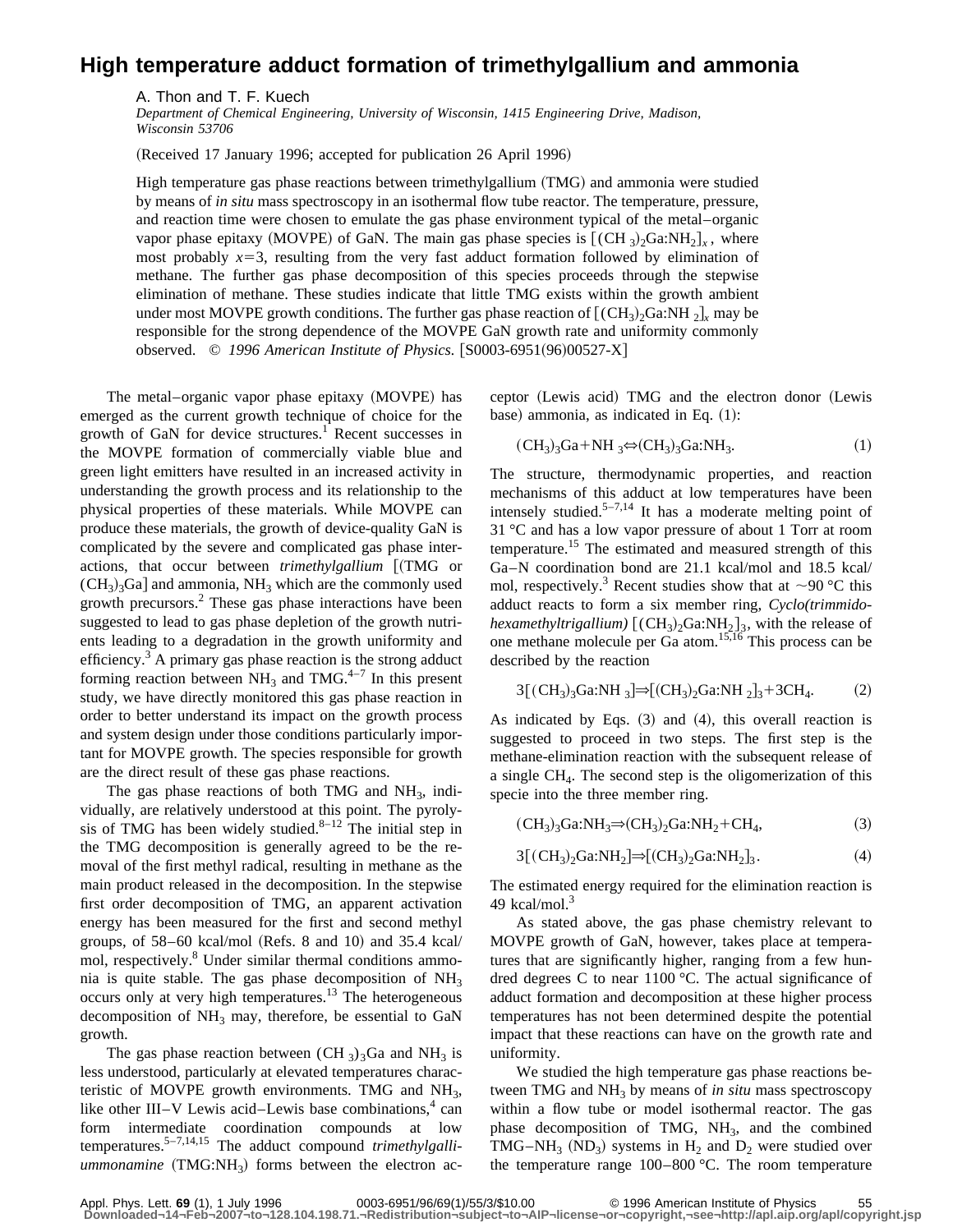

FIG. 1. The temperature dependence of the TMG-derived mass spectroscopy peaks are tracked for both the  $TMG/H_2$  (filled symbols) and  $TMG/$  $NH<sub>3</sub>/H<sub>2</sub>$  (empty symbols) systems. This figure shows the normalized intensity of mass 69 and mass 84 to that of mass 99. The shift in the ratio of the 69/99 and 84/99 mass peaks between these two chemical systems indicates the formation of the gas phase adduct.

formation of the liquid  $TMG-NH_3$  adduct complicates the experimental determination of the high temperature behavior of these compounds. In order to circumvent any premature partial decomposition of the TMG prior to mixing and react-



FIG. 2. The temperature dependence of decomposition within the TMG/  $H_2$  (a) and TMG/  $H_2/NH_3$  (b) systems. Immediate reaction between TMG and  $ND_3$  results in the elimination of a single  $CH_3D$  is observed at higher temperature. Complete decomposition of TMG within the TMG/H<sub>2</sub>/ND<sub>3</sub> system is achieved at about 50 °C higher than without TMG/H<sub>2</sub>.

ing with the  $NH<sub>3</sub>$ , a two temperature zone reaction furnace was used.<sup>17</sup> To avoid any unintentional adduct formation at room temperature, the two primary reactants, TMG and NH3, were allowed to mix only in this first hot zone of the reactor. The initial gas phase reaction, forming the volatile adduct, occurs at temperatures  $\leq 200$  °C within this first zone. This adduct and its initial reaction products are transported to the second temperature zone where it undergoes decomposition over a temperature range up to 800 °C. The reacted stream was sampled from within the hot isothermal regions of the reactor through an initial  $75 \mu m$  diameter nozzle, and was further expanded in molecular flow and measured by a residual gas analyzer. The inlet gas stream contained 0.5% of Ar during all experiments. Gas expansion artifacts in the mass spectroscopy data were eliminated in the data analysis through the normalization of all signals to the Ar peak intensity. Separate temperature scans were obtained using  $CH<sub>4</sub>$ , TMG, and  $NH<sub>3</sub>$  alone, which served to provide an accurate calibration for the determination of the partial pressure of the reaction products in later measurements.

The gas phase homolysis of TMG in  $H_2$  and  $D_2$  was carried out and compared to previous measurements of TMG decomposition in  $H<sub>2</sub>$  (Ref. 10) as a reference. The TMG mole fraction in the inlet of the reactor was 0.015–0.05. Measurements of the copyrolysis of TMG and ammonia, at high temperatures, utilized both  $NH<sub>3</sub>$  as well as in deuterated ammonia,  $ND_3$ , in order to distinguish between possible reaction mechanisms. All experiments were done in a quartz flow tube reactor at a MOVPE pressure of 76 Torr. The adduct and related compounds do not have a unique set of peaks since the relatively high energy electron impact in the mass spectrometer immediately breaks the adduct Ga–N bond.<sup>18,19</sup> The peak at  $m/e$ =69, 84, and 99, characteristic of TMG decomposition, can also be indicative of the adducts  $(CH_3)_3Ga:NH_3$  and  $(CH_3)_2Ga:NH_2$ .

The TMG decomposition in both  $H_2$  and  $H_2/NH_3$  is presented in Fig. 2. Differences between the reaction in  $H_2$  and in H<sub>2</sub>/NH<sub>3</sub> ambients were found in the ratio of the  $m/e=69$ and 84 to that of  $m/e=99$ . Several features are indicated in Fig. 1. The shift in the peak height ratio between the TMG/  $H_2$  and TMG/H<sub>2</sub>/NH<sub>3</sub> cases indicates that there is a gas phase reaction occurring, leading to a thermally stable product, presumably an adduct or adduct-reacted product, up to temperatures of 500 °C. More importantly, there is little or no thermal decomposition indicated in the TMG-derived peaks in either the  $H_2$  or  $H_2/NH_3$  ambients over this temperature range.

The temperature dependence of decomposition, within the TMG/H<sub>2</sub> and TMG/H<sub>2</sub>/NH<sub>3</sub> systems is presented in Fig. 2. Peaks at *m/e* values of 16, 17, 30, and 99 were monitored corresponding to molecular fragments of  $CH<sub>4</sub>$ , CH<sub>3</sub>D, C<sub>2</sub>H<sub>6</sub> and (CH<sub>3</sub>)<sub>2</sub>Ga. The decomposition of TMG in  $H<sub>2</sub>$  follows trends previously reported with an apparent activation energy determined to be 400–500 °C to be  $51.4 \pm 1.5$ kcal/mol and a pre-exponential factor of  $(8.4\pm0.76)$  $\times 10^{13}$  s<sup>-1</sup>. The principal reaction product is methane,  $CH<sub>4</sub>$ , with ethane,  $C<sub>2</sub>H<sub>6</sub>$ , being found at higher temperatures. The simple mass balance between the calibrated peak heights of all the carbon based peaks accounts for all of the initial carbon in the form of  $CH_4$  and  $C_2H_6$ . These results are in